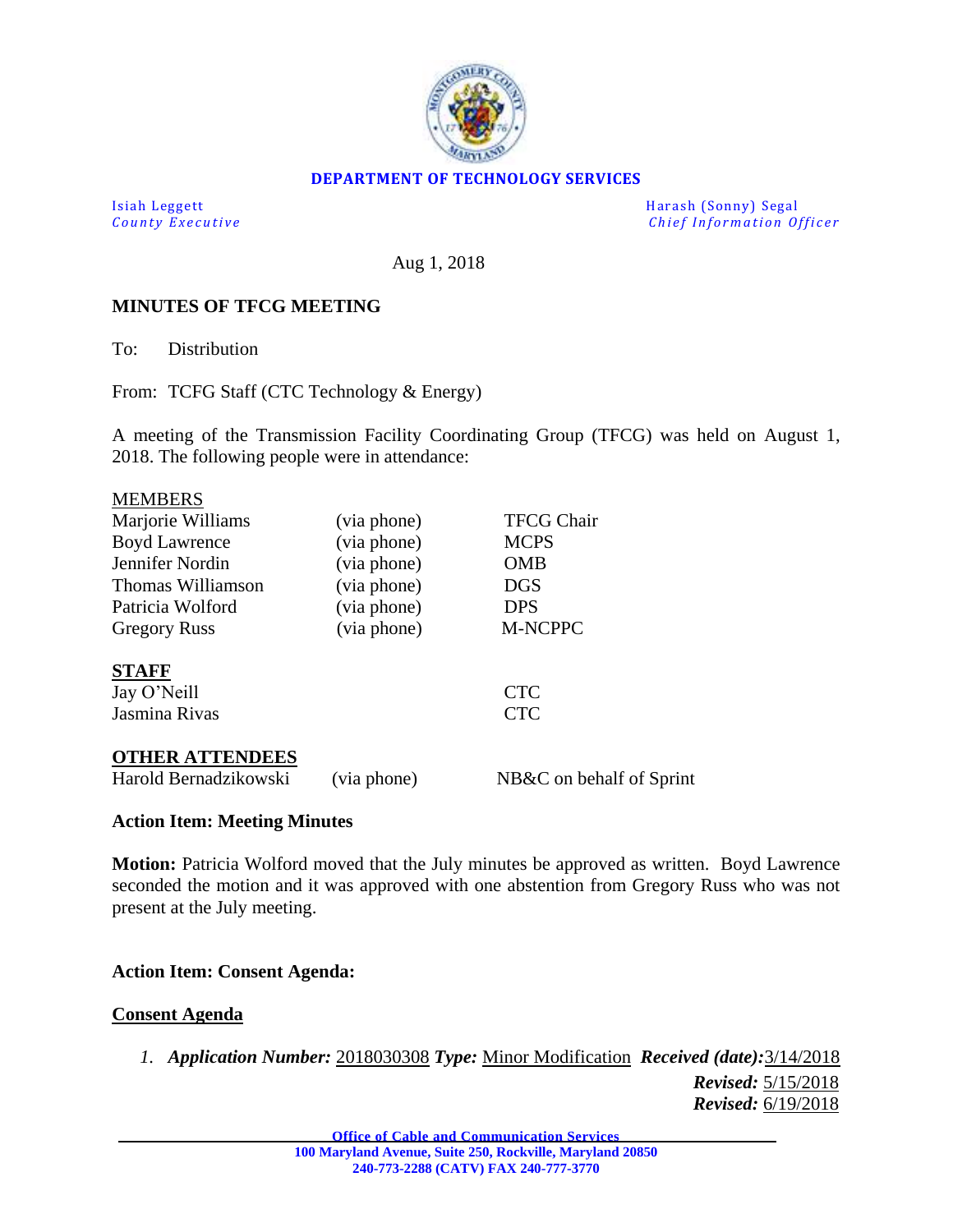Minutes of TFCG Meeting Held July 11, 2018 Page 2 of 4

*Revised:* 7/10/2018

*Applicant:* AT&T Wireless *Site Name/Location:* Wheaton Park Maint.Yard*/*12012 Alpert lane, Wheaton *Zoning Standard:* R-90 *Property Owner:* M-NCPPC *Description:* Remove three antennas and six RRHs; install three antennas and nine RRHs at 181' on a existing 180' monopole. *Tower Coordinator Recommendation:* Recommended

*2. Application Number:* 2018040339 *Type:* Minor Modification *Received (date):* 4/30/2018 *Revised:* 7/13/2018

*Applicant:* Verizon Wireless *Site Name/Location:* Hughes Methodist Church*/*10700 Georgia Ave, Wheaton *Zoning Standard:* R-60 *Property Owner:* Hughes United Methodist Church *Description:* Remove and replace six RRHs at 60' on an existing 45' church (stealth) steeple height is 110'). *Tower Coordinator Recommendation:* Recommended

*3. Application Number:* 2018060372 *Type:* Minor Modification *Received (date):* 6/8/2018 *Revised:* 7/13/2018

*Applicant:* Sprint/Nextel *Site Name/Location:* Takoma Business Center*/*6930 Carroll Ave, Takoma Park *Zoning Standard:* CRT-1.5 *Property Owner:* Takoma Business Center LLC *Description:* Remove four antennas and one RRH; install six antennas and three RRHs at 125' on an existing 110' office building. *Tower Coordinator Recommendation:* Recommended

*4. Application Number:* 2018060385 *Type:* Minor Modification *Received (date):* 6/19/2018 *Revised:* 7/13/2018

*Applicant:* Sprint/Nextel *Site Name/Location:* Classic Residence*/*8100 Connecticut Ave, Chevy Chase *Zoning Standard:* R-10 *Property Owner:* Chevy Chase Partnership *Description:* Remove and replace three antennas at 143'/151' on an existing 142' apartment building. *Tower Coordinator Recommendation:* Recommended

*5. Application Number:* 2018060387 *Type:* Minor Modification *Received (date):* 6/21/2018 *Revised:* 7/16/2018

*Applicant:* Verizon Wireless *Site Name/Location:* Howard Hughes Medical Institute*/*4000 Jones Bridge Rd, Chevy Chase *Zoning Standard:* LSC-0.5 *Property Owner:* Howard Hughes Medical Institute *Description:* Remove and replace one antenna and one RRH at 50' on an existing 29' office building. *Tower Coordinator Recommendation:* Recommended

*6. Application Number:* 2018070394 *Type:* Minor Modification *Received (date):* 7/3/2018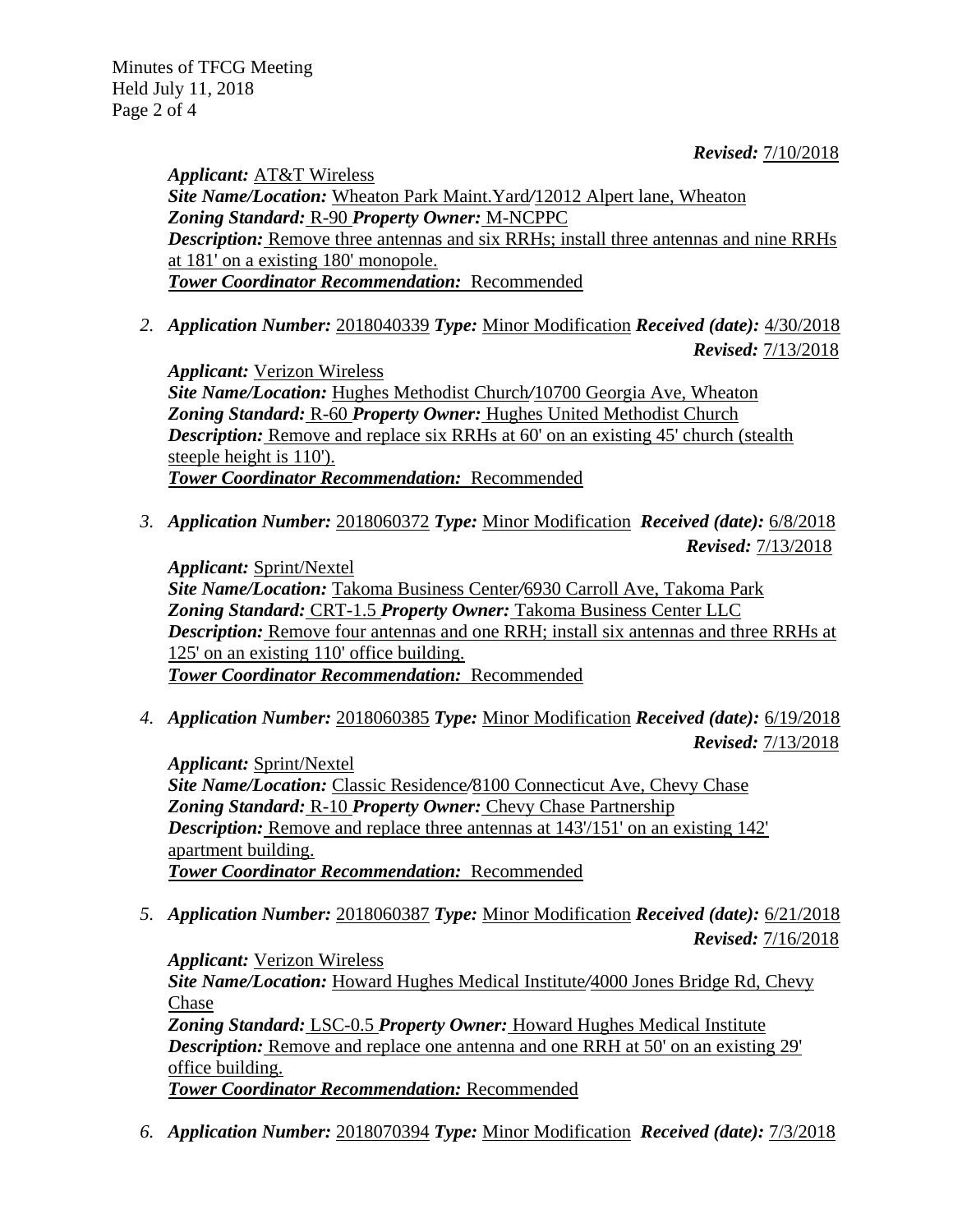*Revised:* 7/17/2018 *Revised:* 7/19/2018

*Applicant:* Sprint/Nextel *Site Name/Location:* MDOT-Rockville*/* I-270 & Montrose Rd, Rockville *Zoning Standard:* R-90 *Property Owner:* MDOT / State Hwy Admin. *Description:* Remove three antennas; install six antennas and three RRHs at 90' on an existing 140' monopole. *Tower Coordinator Recommendation:* Recommended

*7. Application Number:* 2018060377 *Type:* Minor Modification *Received (date):*6/19/2018 *Revised:* 7/19/2018

*Applicant:* AT&T Wireless *Site Name/Location:* Gate of Heaven*/*13801 Georgia Ave, Silver Spring *Zoning Standard:* RE-2 *Property Owner:* Gate of Heaven Cemetery *Description:* Remove three RRHs; install three antennas and nine RRHs at 128' on an existing 191' monopole. *Tower Coordinator Recommendation:* Recommended

*8. Application Number:* 2018020244 *Type:* Minor Modification *Received (date):*2/19/2018 *Revised:* 7/23/2018

*Applicant:* AT&T Wireless *Site Name/Location:* Super Fresh Shopping Ctr.*/*3901 Aspen Hill Rd, Wheaton *Zoning Standard:* CRT-2.25 *Property Owner:* Lee Development Group *Description:* Remove three RRHs; install three antennas and six RRHs at 108' on an existing 115' monopole. *Tower Coordinator Recommendation:* Recommended

*9. Application Number:* 2018060380 *Type:* Minor Modification *Received (date):* 6/19/2018 *Revised:* 7/23/2018

*Applicant:* Sprint/Nextel *Site Name/Location:* Tri-State Stone Quarry*/*8200 Seven Locks Rd, Bethesda *Zoning Standard:* R-200 *Property Owner:* Ben Porto & Son LTD *Description:* Remove and replace three antennas at 154' on an existing 154' monopole. *Tower Coordinator Recommendation:* Recommended

*10. Application Number:* 2018060381 *Type:* Minor Modification *Received (date):* 6/19/2018 *Revised:* 7/23/2018

*Applicant:* Sprint/Nextel *Site Name/Location:* Bradley Water Tank 1*/*7005B Radnor Rd, Bethesda *Zoning Standard:* R-90 *Property Owner:* WSSC *Description:* Remove and replace three antennas at 115' on an existing 111' water tank. **Tower Coordinator Recommendation:** Conditioned on the applicant providing written approval from WSSC at the time of permitting.

*11. Application Number:* 2018060384 *Type:* Minor Modification *Received (date):* 6/19/2018 *Revised:* 7/23/2018